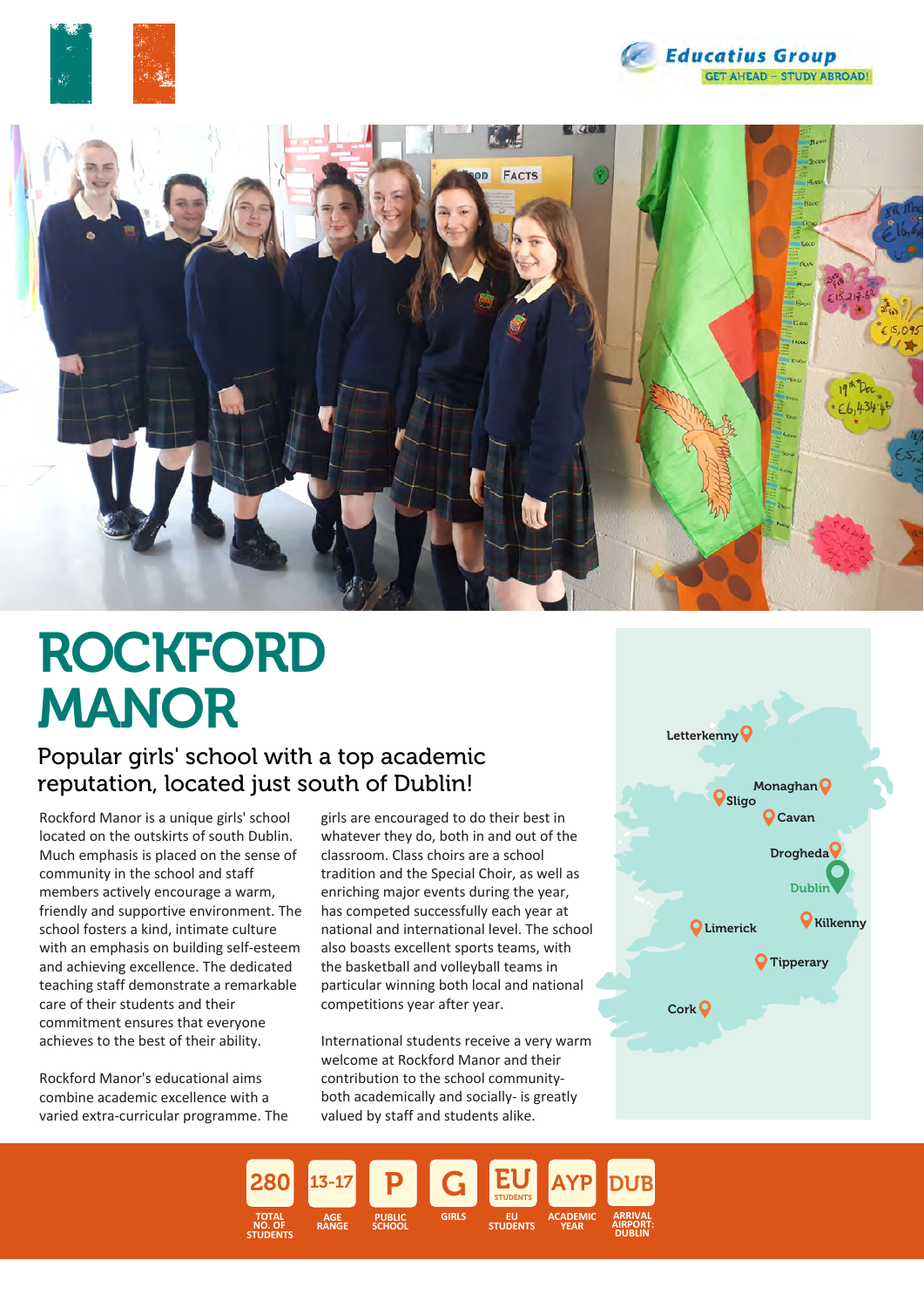

## **ROCKFORD MANOR**

### **STUDY OPPORTUNITIES**

Junior Cycle (Junior Certificate) **Transition Year** Senior Cycle (Leaving Certificate)





## **SCHOOL SUBJECTS**

## **JUNIOR CYCLE SUBJECTS**



## **SENIOR CYCLE SUBJECTS**

**Core Subjects:** English, Maths, Religious Education, Physical Education, Social Personal & Health Education, Careers Guidance

### **Optional Subjects:**

Art, Business, Accounting, Biology, Chemistry, Modern Language: German or French, Geography, History, Home Economics, Music, Physics